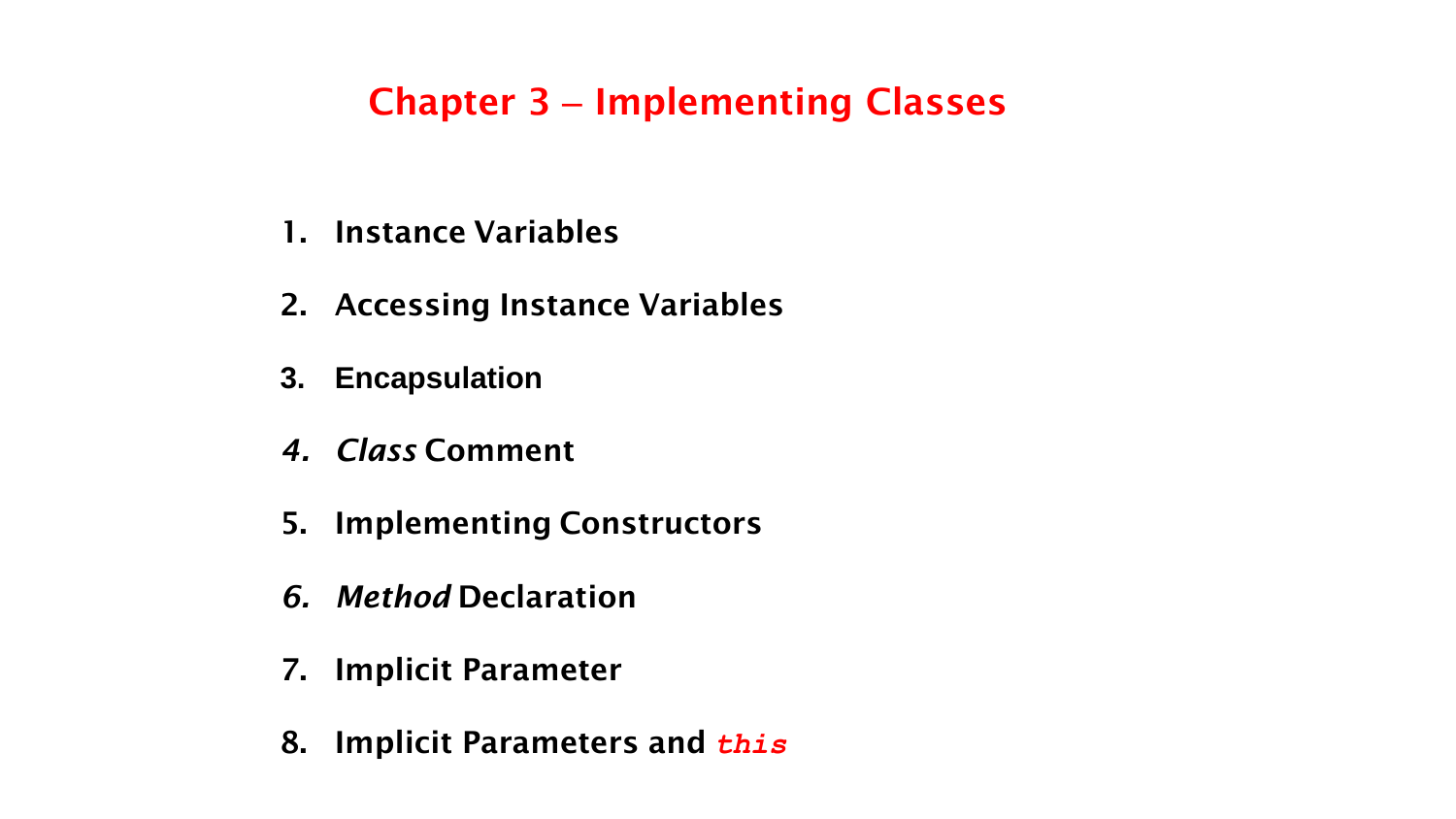# **Instance Variables**

• **Instance variables** store the data of an object

The class declaration specifies the instance variables:



• An instance variable declaration consists of the following parts: •*access specifier (*private*)*

•*type of variable (such as* int*)*

•*name of variable (such as* value*)*

- Each object of a class has its own set of instance variables
- You should declare all instance variables as private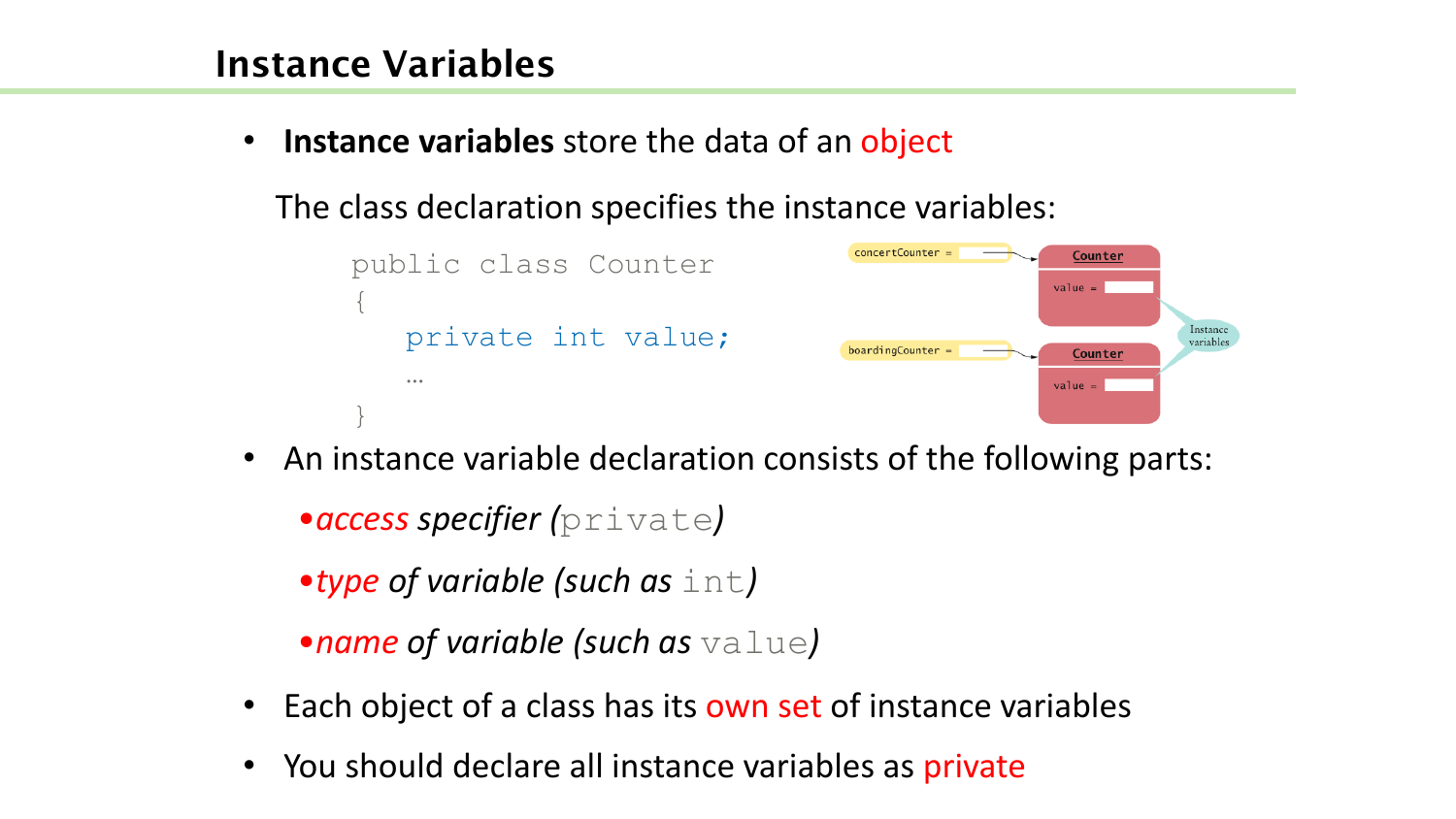# **Accessing Instance Variables**

```
The count method advances the counter value by 1:
```

```
public void count()
{
   value = value + 1;
}
```
The getValue method returns the current value:

```
public int getValue()
{
   return value;
}
```
**Private instance variables can only be accessed by methods of the same class**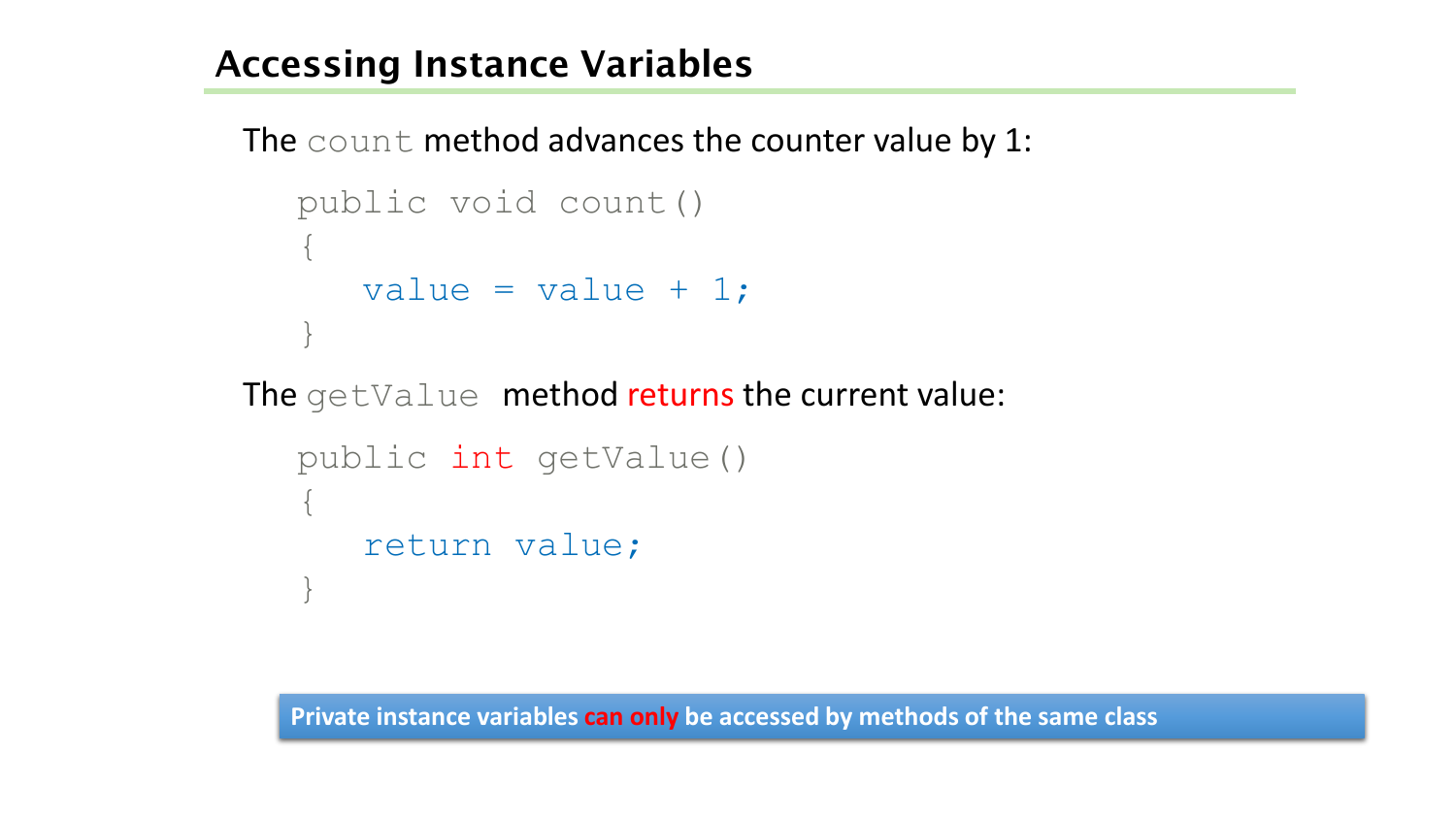#### **Encapsulation**

• **Encapsulation** is the process of hiding object data and providing methods for data access

• To encapsulate data, declare instance variables as  $\text{private}$  and declare public methods that access the variables

• Encapsulation allows a programmer to use a class without having to know its implementation

• Information hiding makes it simpler for the implementor of a class to locate errors and change implementations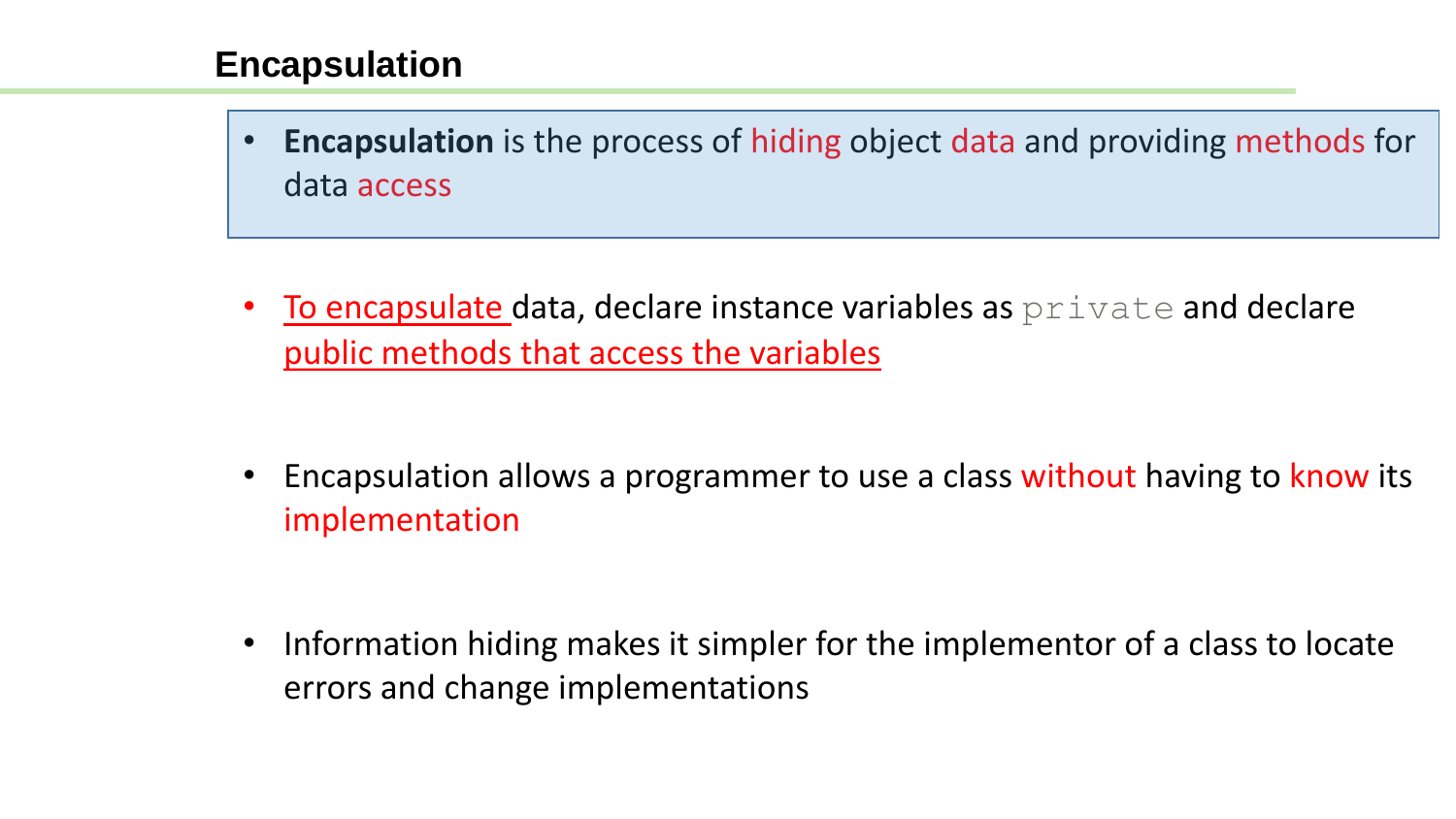# **Class Comment**

- Provide documentation comments for
	- *every class*
	- *every method*
	- *every parameter*
	- *every return value*

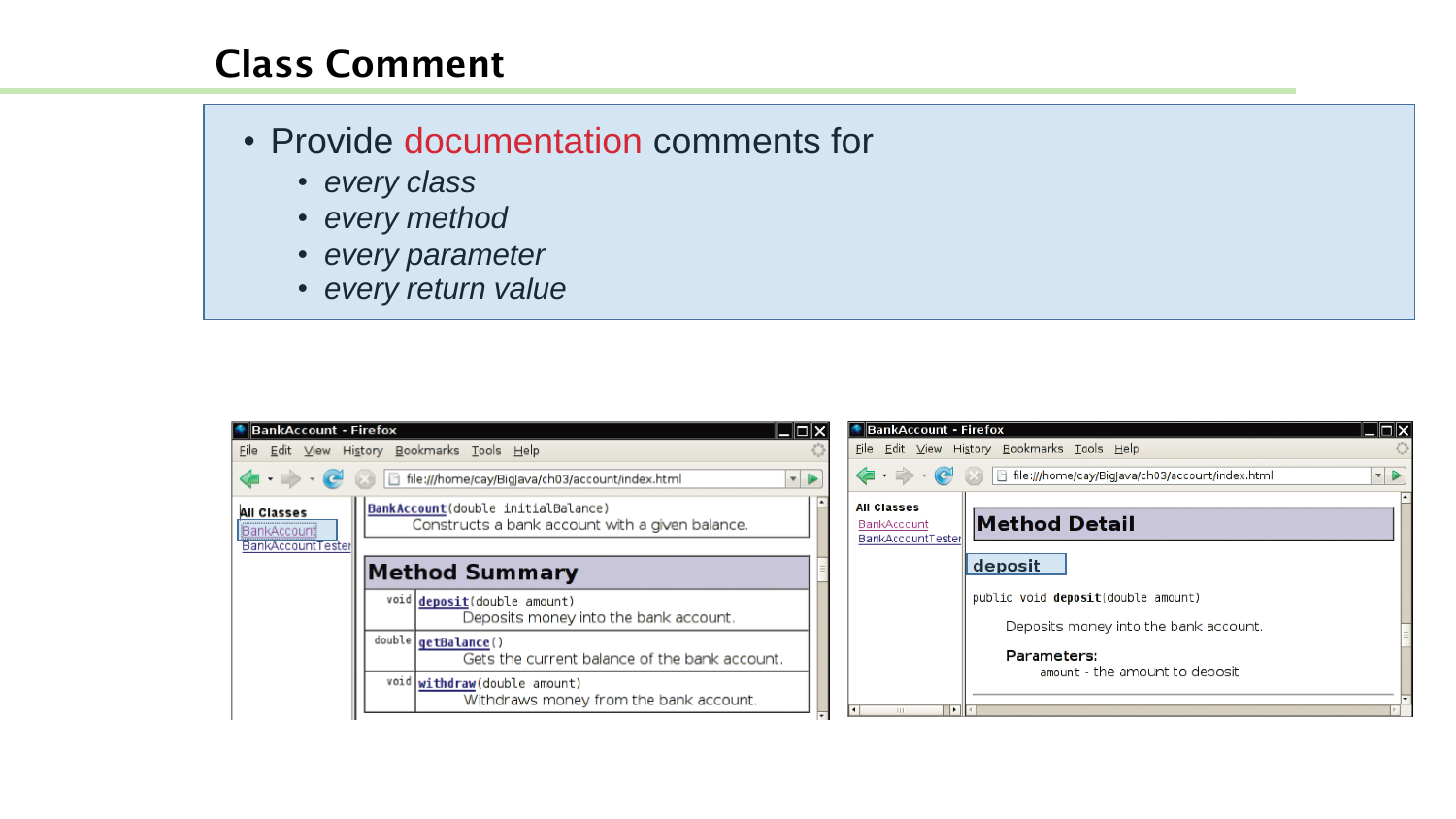### **Implementing Constructors**

Constructors contain instructions to initialize the instance variables of an object:

```
public BankAccount() 
{
  balance = 0;}
public BankAccount(double initialBalance)
{
   balance = initialBalance;
}
```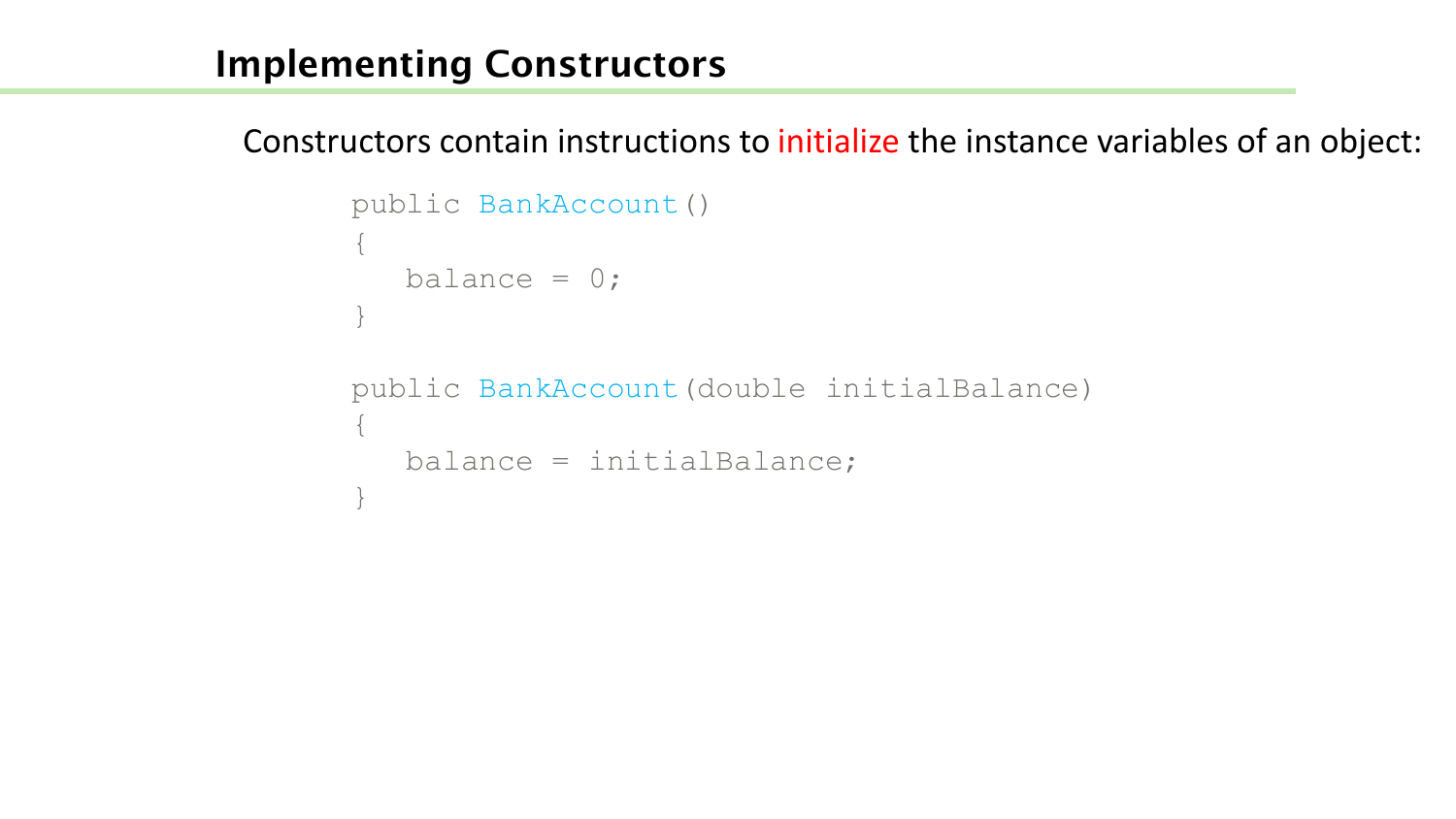# **Method Declaration**

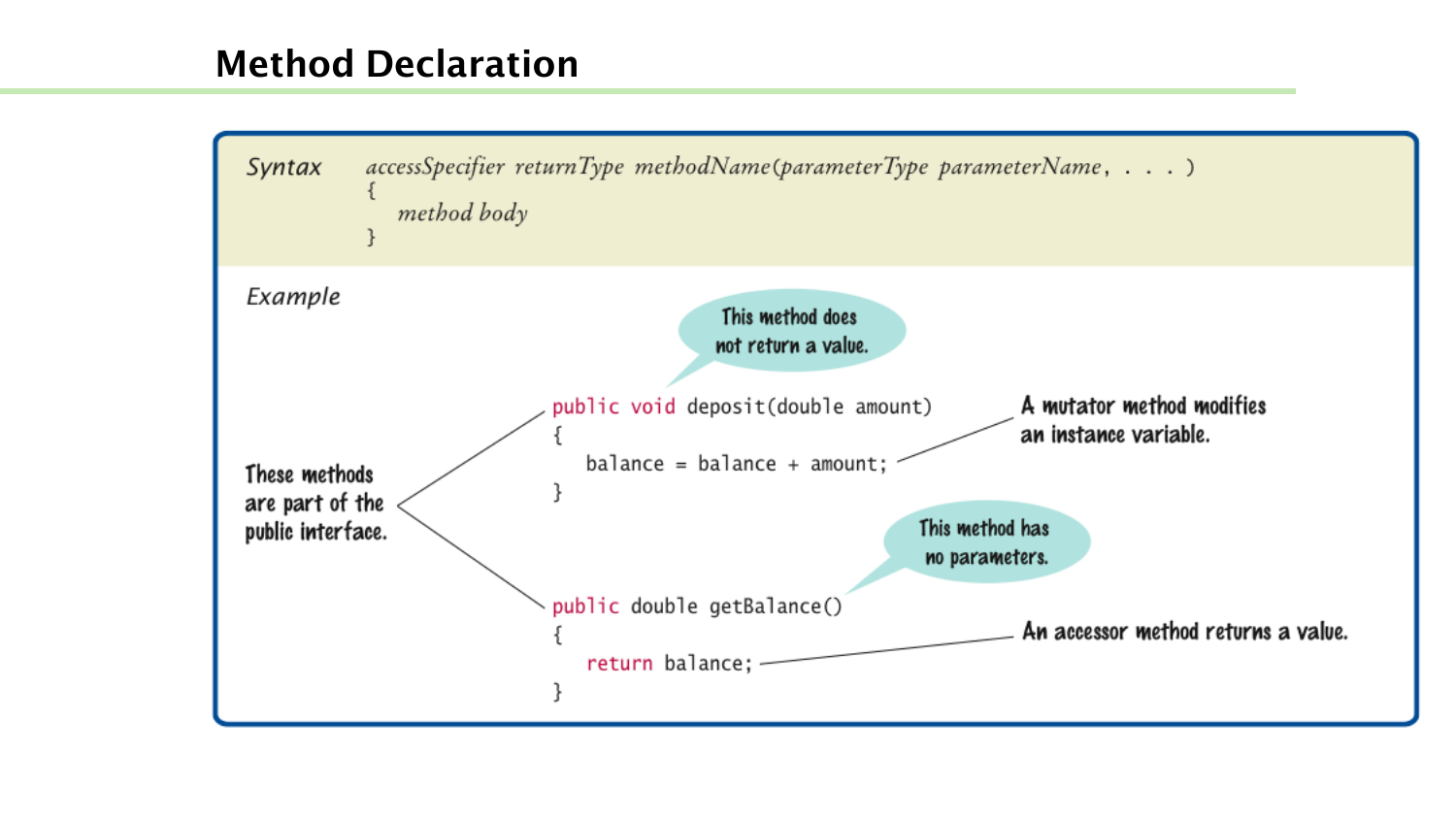# **Local Variables**

- Local and parameter variables belong to a method • *When a method or constructor runs, its local and parameter variables come to life*  •*When the method or constructor exits, they are removed immediately*  Instance variables belongs to an objects, not methods •*When an object is constructed, its instance variables are created*  •*The instance variables stay alive until no method uses the object any longer* 
	- In Java, the *garbage collector* periodically reclaims objects when they are no longer used
	- Instance variables are initialized to a default value, but you must initialize local variables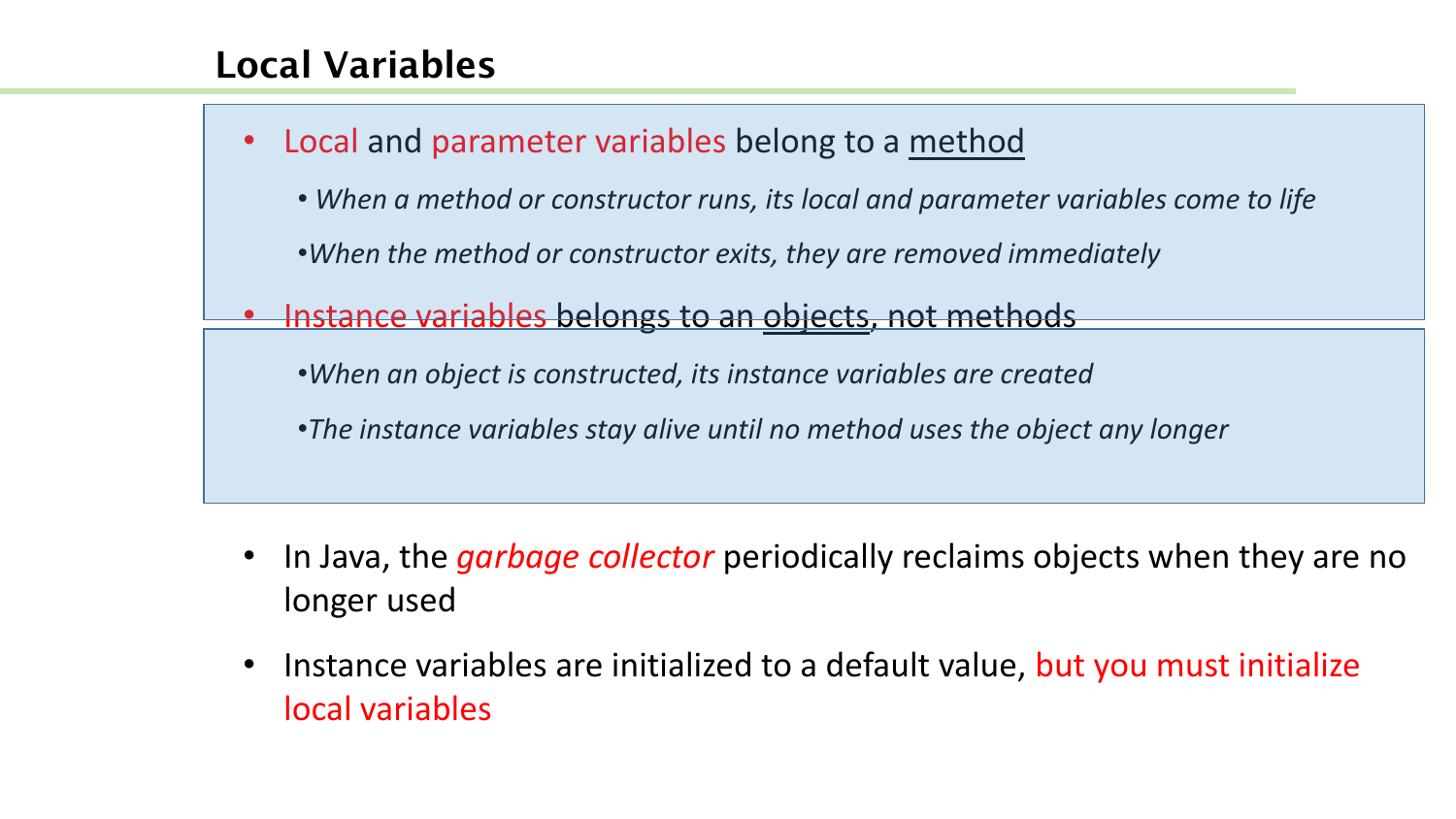# **Implicit Parameter**

The **implicit parameter** of a method is the object on which the method is invoked

```
public void deposit(double amount) 
  {
     balance = balance + amount;}
```
In the call

```
momsSavings.deposit(500)
```
The implicit parameter is momsSavings and the explicit parameter is 500

When you refer to an instance variable inside a method, it means the instance variable of the implicit parameter